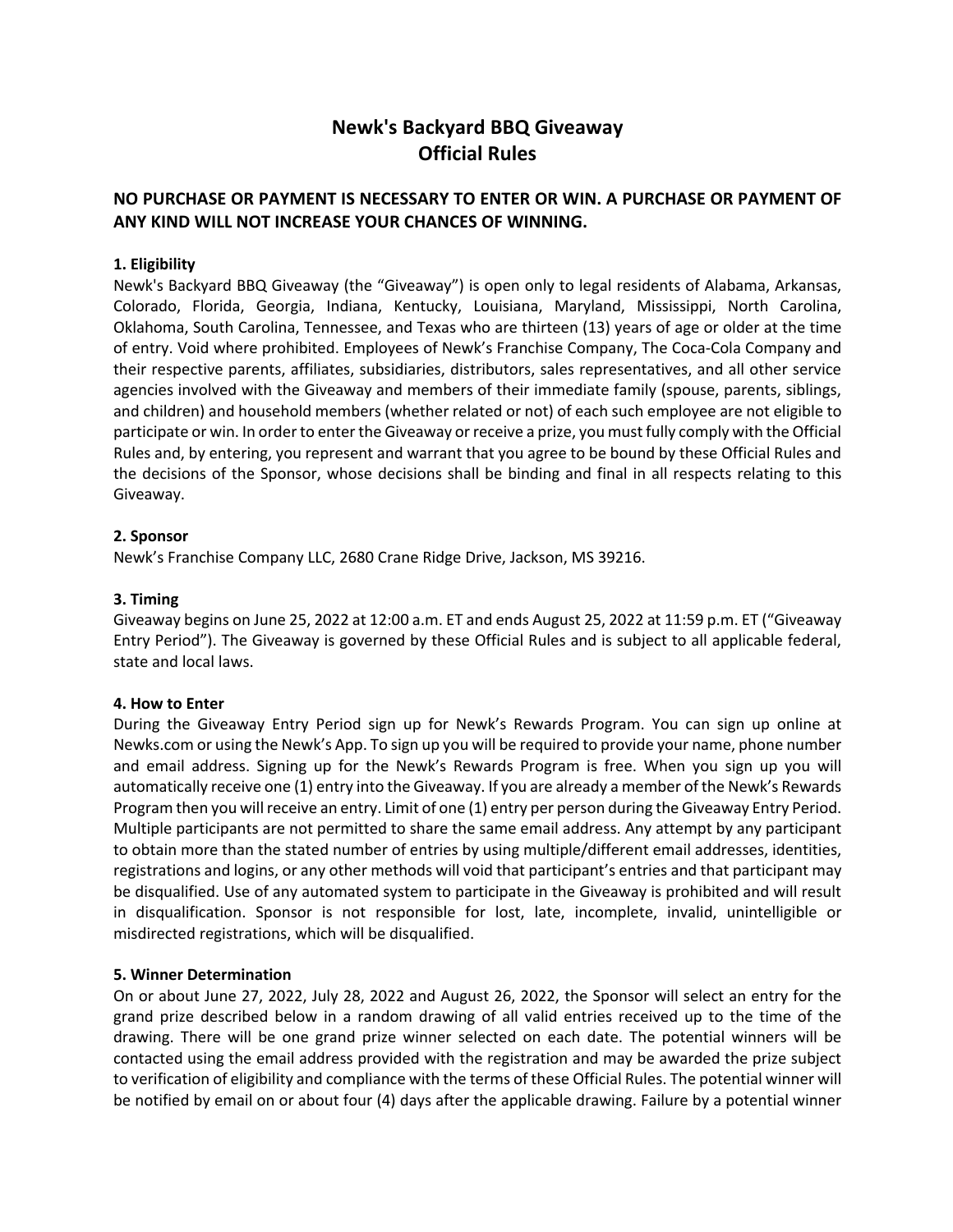to respond to any contact within three (3) days of notification will result in disqualification, and Sponsor will select an alternate potential winner in the same manner. Odds of winning a prize depend on the number of eligible entries received up to the time of the applicable drawing.

## **6. POTENTIAL WINNER IS SUBJECT TO VERIFICATION BY SPONSOR. SPONSOR'S DECISIONS ARE FINAL AND BINDING IN ALL MATTERS RELATED TO THE ADMINISTRATION, OPERATION, SELECTION OF THE WINNER AND OTHER MATTERS RELATED TO THE GIVEAWAY.**

### **7. Verification of Potential Winner**

Potential winner (or if he/she is a minor, his/her parent or legal guardian) may be required to complete and return an Affidavit of Eligibility, Release of Liability and Publicity Release (where permitted by law) (collectively, the "Affidavit") by the date specified by Sponsor, or an alternate potential winner may be selected. In the event (a) potential winner cannot be reached for whatever reason after a reasonable effort has been exerted, or the potential winner notification or Affidavit is returned as undeliverable, (b) potential winner declines or cannot accept, receive or use the prize for any reason, (c) of noncompliance with these Official Rules or any of the aforesaid time periods, (d) potential winner is found to be ineligible to enter the Giveaway or receive the prize, or (e) potential winner fails to fulfill the Affidavit-related obligations, the potential winner shall be disqualified from the Giveaway and an alternate potential winner may be selected in a random drawing , from among the other eligible entries received, as described in Section 5 above. Sponsor reserves the right to modify the notification and Affidavit procedures in connection with the selection of alternate potential winner, if any.

#### **8. Grand Prizes**

Three (3) grand prizes will be awarded. Each grand prize winner will receive the following prize package: 24 Newk's Q sliders, Side of Pasta Salad, 2 Gallons of Tea or Lemonade, one Whole Newk's Cake, four Coke 30 oz Tumblers and one 54 Quart Coke Cooler (collectively the "Prize"). Approximate retail value of each grand prize is \$475. Grand prize winner is required to go to a participating Newk's location to pick up the prize pack before September 30, 2022. After that date the prize will be forfeited and no other prize will be provided. Instead of receiving the 24 Newk's Q sliders, Side of Pasta Salad, 2 Gallons of Tea or Lemonade, one Whole Newk's Cake the grand prize winner may selected a \$250 Newk's gift card. Prize is non-transferable. Sponsor reserves the right to substitute the listed prize for one of equal or greater value for any reason. Winner (or parent / legal guardian if winner is a minor) is responsible for all taxes and fees associated with prize receipt and/or use. All federal, state, and local tax liabilities, as well as any other costs and expenses not specified herein as being awarded are the sole responsibility of the Winner. Winner may be required to complete and return an IRS W-9 form (i.e. Request for Taxpayer Identification Number and Certification). Prize will be awarded only if the potential prize winner fully complies with these Official Rules.

## **9. Entry Conditions and Release**

Each entrant agrees to: (a) comply with and be bound by these Official Rules and the decisions of Sponsor which are binding and final in all matters relating to this Giveaway; (b) defend, indemnify, release and hold harmless the Sponsor, The Coca-Cola Company and their respective parent, subsidiary, and affiliated companies, celebrities, and any other person and organization responsible for sponsoring, fulfilling, administering, advertising or promoting the Giveaway, and all of their respective past and present officers, directors, employees, agents and representatives (collectively, the "Released Parties") from and against any and all claims, expenses, and liability, including but not limited to negligence and damages of any kind to persons and property, including but not limited to invasion of privacy (under appropriation, intrusion, public disclosure of private facts, false light in the public eye or other legal theory), defamation, slander,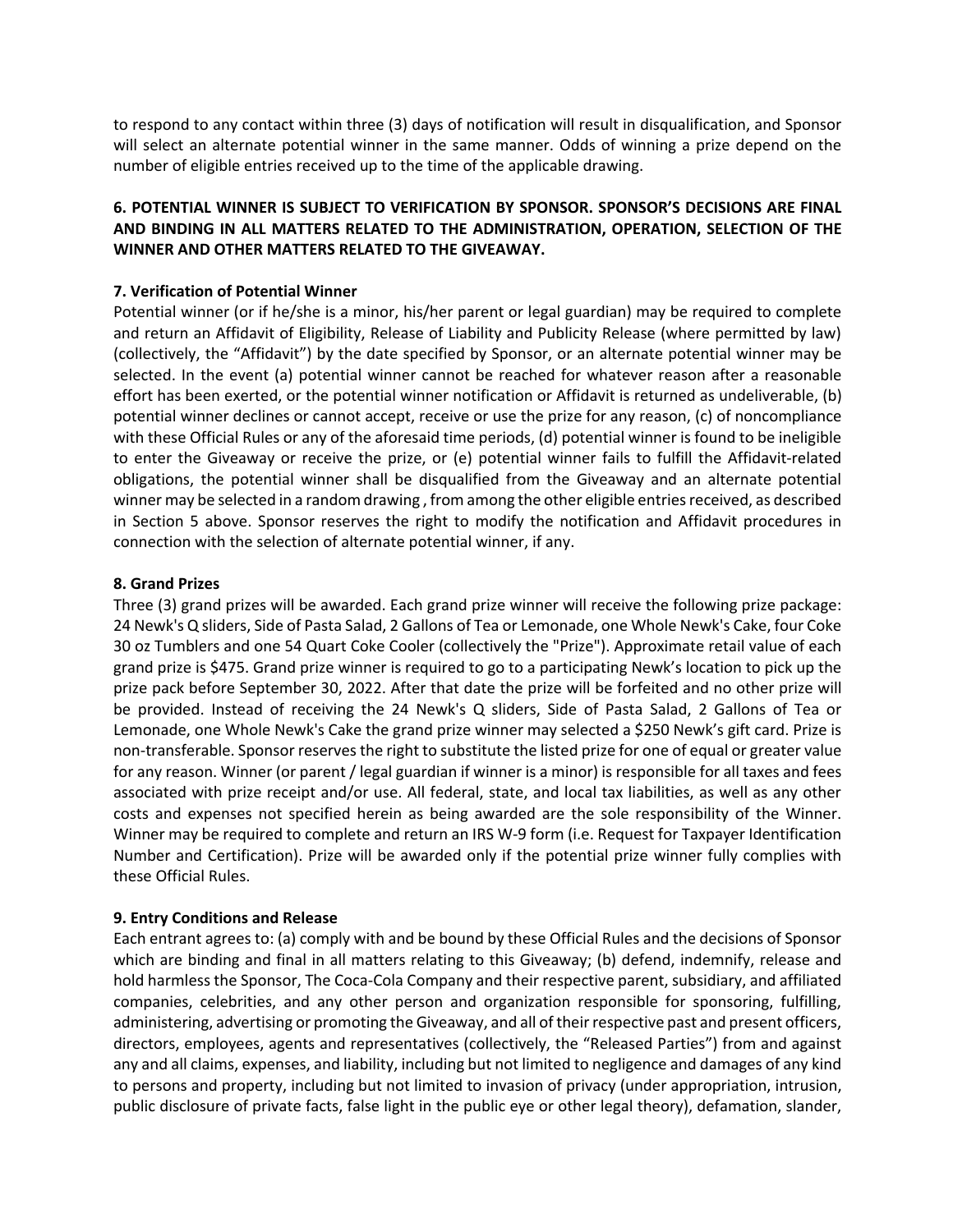libel, violation of right of publicity, infringement of trademark, copyright or other intellectual property rights, property damage, or death or personal injury arising out of or relating to a participant's entry, creation of an entry or submission of an entry, participation in the Giveaway, acceptance, possession, attendance at, defect in, delivery of, inability to use, use or misuse of prize (including any travel or activity related thereto) and/or the broadcast, exploitation or use of entry. Winner (or if he/she is a minor, his/her parent or legal guardian) acknowledges that the prize is awarded as-is without warranty of any kind.

#### **10. Publicity**

Except where prohibited or restricted by law, winner's (or if he/she is a minor, his/her parent or legal guardian) acceptance of prize constitutes the winner's agreement and consent for Sponsor and any of its designees to use and/or publish winner's name, city and state of residence, photographs or other likenesses, pictures, portraits, video, voice, testimonials, biographical information (in whole or in part), and/or statements made by winner regarding the Giveaway or Sponsor, worldwide and in perpetuity for any and all purposes, including, but not limited to, advertising, trade and/or promotion on behalf of Sponsor, in any and all forms of media, now known or hereafter devised, including, but not limited to, print, TV, radio, electronic, cable, or World Wide Web, without further limitation, restriction, compensation, notice, review, or approval.

#### **11. General Conditions**

Sponsor and its subsidiaries, affiliates, divisions, partners, representatives, agents, successors, assigns, employees, officers and directors shall not have any obligation or responsibility, including any responsibility to award any prize to entrants, with regard to: (a) entries that contain inaccurate information or do not comply with or violate the Official Rules; (b) entries, prize claims or notifications that are lost, late, incomplete, illegible, unintelligible, damaged or otherwise not received by the intended recipient, in whole or in part, due to computer, human or technical error of any kind; (c) entrants who have committed fraud or deception in entering or participating in the Giveaway or claiming the prize; (d) telephone, electronic, hardware, software, network, Internet or computer malfunctions, failures or difficulties; (e) any inability of the winner to accept the prize for any reason; (f) if a prize cannot be awarded due to delays or interruptions due to Acts of God, natural disasters, terrorism, weather or any other similar event beyond Sponsor's reasonable control; or (g) any damages, injuries or losses of any kind caused by any prize or resulting from awarding, acceptance, possession, use, misuse, loss or misdirection of any prize or resulting from participating in this Giveaway or any promotion or prize related activities. Sponsor reserves the right, in its sole discretion, to disqualify any individual it finds to be (a) tampering with the entry process or the operation of the Giveaway, or with any Website promoting the Giveaway; (b) acting in violation of the Official Rules; or (c) entering or attempting to enter the Giveaway multiple times through the use of multiple email addresses or the use of any robotic or automated devices to submit entries. If Sponsor determines, in its sole discretion, that technical difficulties or unforeseen events compromise the integrity or viability of the Giveaway, Sponsor reserves the right to void the entries at issue, and/or terminate the relevant portion of the Giveaway, including the entire Giveaway, and/or modify the Giveaway and/or award the prize from all eligible entries received as of the termination date.

## **12. Limitations of Liability**

The Released Parties are not responsible for: (a) any incorrect or inaccurate information, whether caused by entrants, printing errors or by any of the equipment or programming associated with or utilized in the Giveaway; (b) technical failures of any kind, including, but not limited to malfunctions, interruptions, or disconnections in phone lines or network hardware or software; (c) unauthorized human intervention in any part of the entry process or the Giveaway; (d) technical or human error in the administration of the Giveaway or the processing of registrations; or (e) any injury or damage to persons or property which may